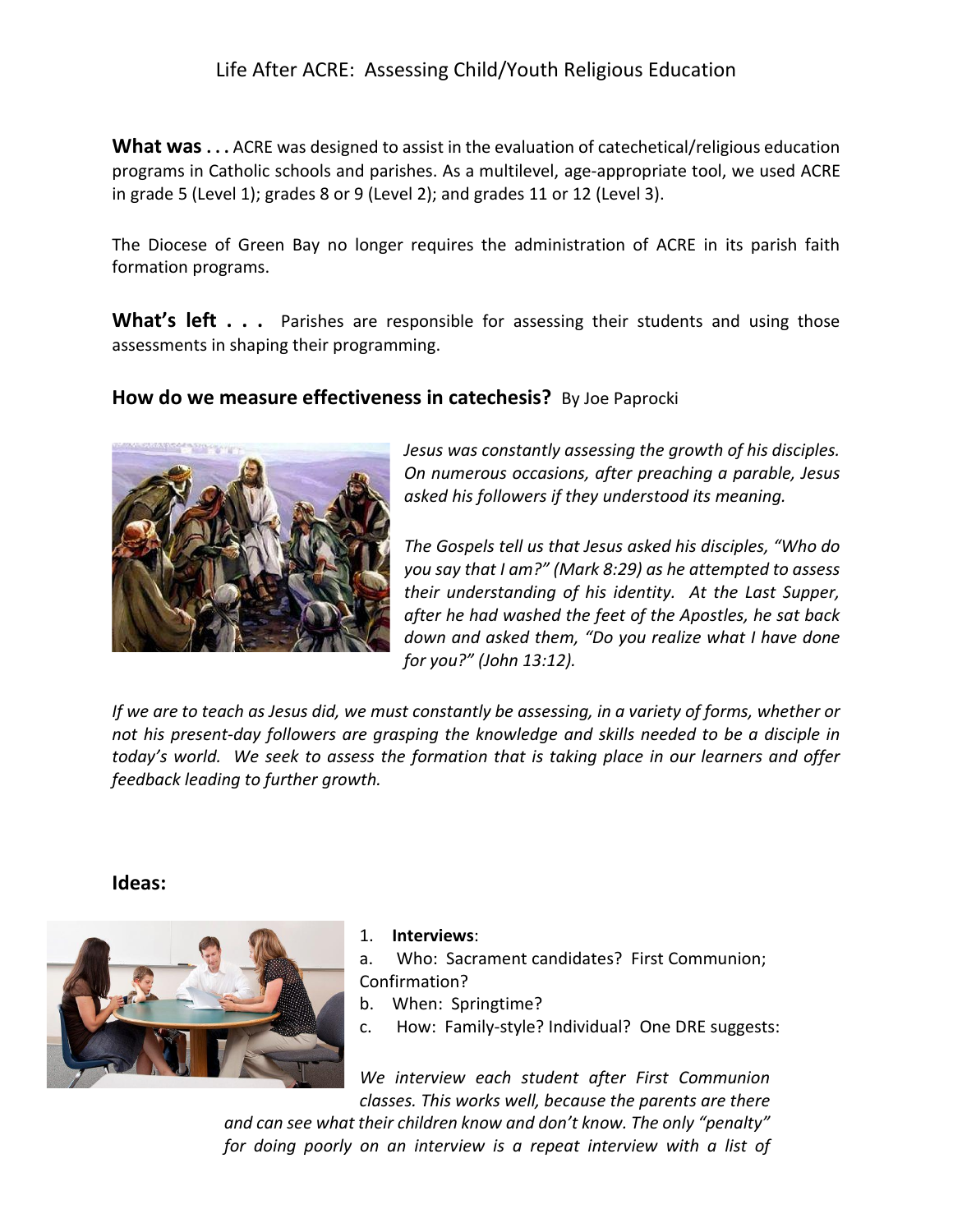*questions to take home and study. We usually have about 90 kids, and three of us divide up the interviews, taking siblings together, and allowing friends to come together also, which makes them more comfortable. I wish we could use this method for our regular RE students, but there are over 500 of them!*

- d. Sample Interview Questions for young children (suggested by Dawn Johnson, St. Anthony, Niagara):
	- *I. Are you excited to make your first Communion? Why?*
	- *II. Are you enjoying your classes?*
	- *III. What have you learned in class so far?*
	- *IV. Who loves you? Who else?*
	- *V. How do you feel when you are around people who love you?*
	- *VI. What is prayer? Tell me about prayer.*
	- *VII. Who do you pray with? Who do you pray for?*
	- *VIII. Who is Jesus? Tell me about Jesus.*
	- *IX. How do we show God that we love Him?*
- e. Sample Interview Questions for older students (suggested by Brittany Schoeder, St. Gabriel, Neenah)
	- *I. What is something new you've learned this year? What are some highlights? Reflections from our retreat?*
	- *II. Describe your relationship with God. What does it mean to be a disciple and have a personal relationship with Christ?*
	- *III. What is the biggest difference you notice in your faith now vs. when you began Confirmation preparation?*
	- *IV. What is your biggest challenge in your faith?*
	- *V. Who is the Holy Spirit? What is the Spirit's role in the Church? In your life?*
	- *VI. Has your prayer life changed at all this year? If so, how?*
	- *VII. Why did you pick your Confirmation name; what does it mean to you?*
	- *VIII. What was the most important thing you experienced in your relationship with your Confirmation sponsor?*
	- *IX. What did you learn from your service experience?*
	- *X. What are some questions you still have about the Catholic faith?*



2. **Jeopardy!** (from Joe Paprocki, Catechists Journey/Loyola Press):

*So last evening, I conducted a Jeopardy-like review with my 6th graders and then followed it up with a final assessment. Here's a summary:*

*a. As part of our opening prayer, we included prayers for all those affected by the bombings in Boston. It is lamentable that, in the course of several*